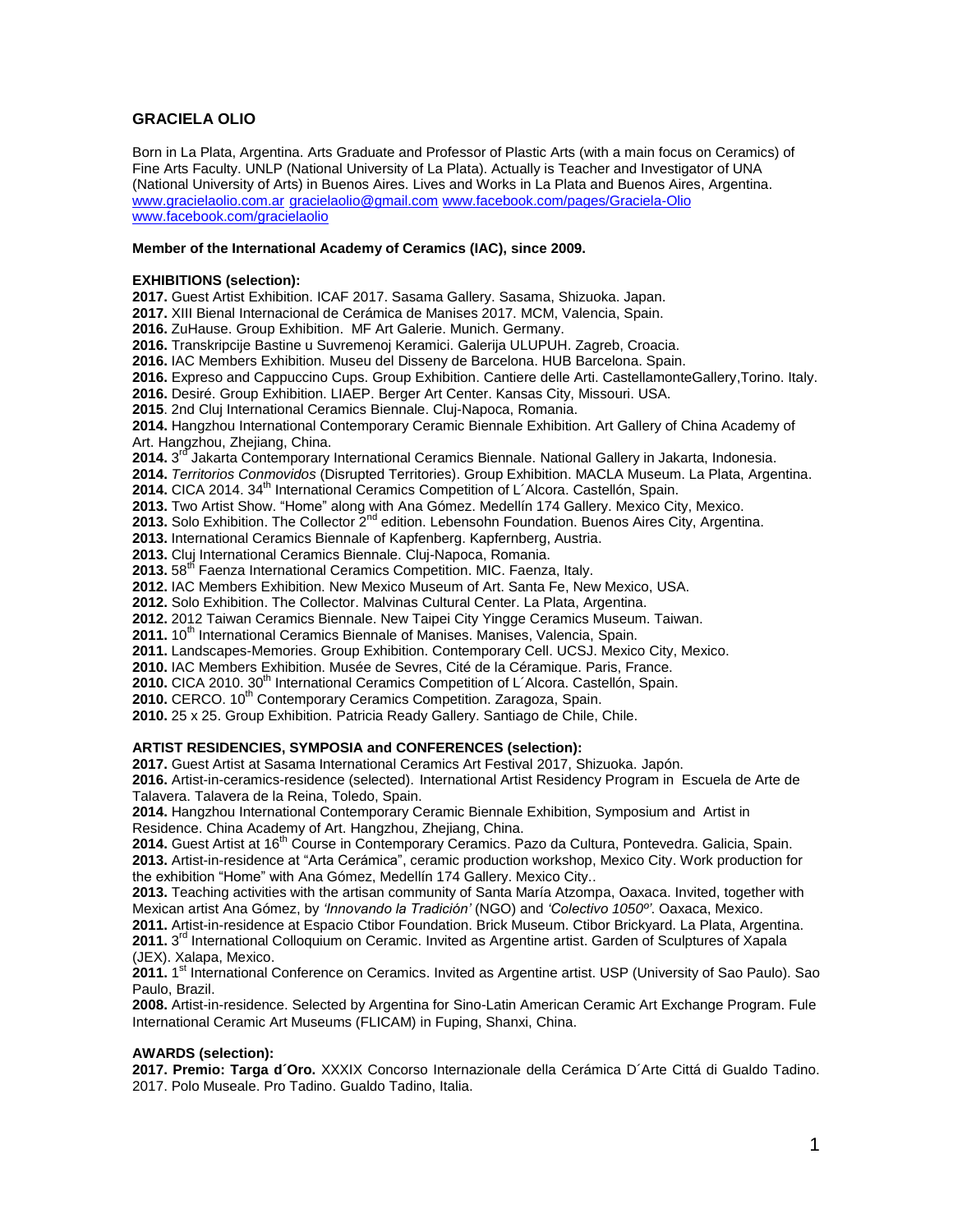2013. Consiglio Regionale Emilia Romagna Award. 58<sup>th</sup> Faenza International Ceramics Competition. MIC, Faenza, Italy.

2012. 1<sup>st</sup> Acquisition Award. Ceramics. 89<sup>th</sup> Santa Fe National Annual Salon. Santa Fe, Argentina.

**2011-12. Juror´s Recommendation Prize.** New Taipei City Yingge Ceramics Museum. Taipei, Taiwan.

2010. 2<sup>nd</sup> Place L'Alcalatén. Provincial Deputation of Castellón. 30<sup>th</sup> L'Alcora International Ceramics Competition. CICA 2010. L'Alcora Ceramics Museum. L'Alcora, Spain.

**2006. Sculpture and Objet Regional Acquisition Award.** Work in company with Claudio Barragán. 2006 Argentine Visual Arts Award. OSDE Foundation, Argentina.

**2002**. **Acquisition Award.** Josephine Ulrick and Win Schubert Foundation for the Arts, Australia.

2001. Grand Honor Award. 90<sup>th</sup> National Visual Arts Salon. Ceramics. SCN (National Culture Secretary).RA 2000. 1<sup>st</sup> Acquisition Award. 89<sup>th</sup> National Visual Arts Salon. Ceramics. SCN (National Culture Secretary)RA 1999. Grand Honor Award. 41<sup>st</sup> Annual International Ceramics Salon. Argentine Ceramic Art Center (CAAC) 1995. 1<sup>st</sup> Prize. 37<sup>th</sup> Annual International Ceramic Salon. Argentine Ceramic Art Center (CAAC).RA. Argentina

## **INTERNATIONAL PUBLICATIONS, participation (selection):**

2013. Ceramics and Print (3<sup>rd</sup> ed.). Paul Scott. Bloomsbury-University Pennsylvania. UK. **2013.** *Jill Enfield's Guide to Photographic Alternative Processes: Popular Historical and Contemporary Techniques*. Focal Press. USA.

**2013.** *500 Prints on Clay*. Juror Andrew Wandless. Lark Crafts. NY, USA.

**2012.** *Esteka*, Contemporary Ceramics Magazine. No. 13 (pp. 22-23). Ruth Krauskopf. Chile.

- **2011.** *Terrart,* contemporary Ceramics Magazine. No. 39. Art. Mercé Coma. ACC. Barcelona.
- **2011.** *ArtNexus*. No. 80 Vol.10. Graciela Kartofel's article. Colombia and USA.

**2010.** *Artegía*, *La ceramica in Italia e nel mondo*. No. 7. By Martha Pachón. Milan, Italy.

**2010.** *Ceramics Technical*. No. 30. Rackel Kingston's article. [Elaine Olafson Henry.](http://www.elainehenry.com/)USA.

**2010.** *Cerámica*. No. 116 (pp. 72-76). International Magazine. Antonio Vivas. Spain.

**2009.** *New Ceramics*. European Ceramics Magazine. No. 4. Bernd Pfannkuche. Germany.

**2004.** *Ceramics, Art & Perception*. No. 56 (pp. 93-95). Janet Mansfield. Australia.

**2002.** *La Cerámica en la Escultura*. Graciela Kartofel (pp. 49, 67-69). Morevallado. Mexico.

**2002.** *Cerámica*. No. 81 (pp. 28-30). International Magazine. Antonio Vivas Zamorano. Spain.

**2001.** *The Human Form in Clay.* Jane Waller (pp. 12, 14, 41, 53-55). The Crowood Press. England.

**2001.** *Cerámica*. No. 76 (pp. 91-93). International Magazine. Antonio Vivas Zamorano. Spain.

## **COLLECTIONS (selection):**

Private collections in Argentina, Germany, Spain, Italy, Mexico, Chile, Brazil, Australia, USA, Japan, China, Korea, France. Argentina's Ministry of Culture; José Hernandez Folk Art Musem, Argentina; Osde Foundation, Argentina; Fine Arts Museum, Taipei, Taiwan; Faenza's International Cramics Museum, Italy; Auckland Studio Potters, Auckland, New Zealand; Castle of the Royal Force National Museum, Havana, Cuba; ULUPUH, Zagreb, Croatia; Shepparton Art Gallery, Australia; FA Grue State Art Institute for Ceramics, Castelli, Italy; Seki City Board of Education, Japan; Josephine Ulrick and Win Schubert Foundation, Australia; FLICAM, Fule International Ceramic Art Museums, Fuping, China; Yixing Ceramic Museum, Yixing, China; Shanghai Arts and Crafts Association, Shanghai, China; Francisco Alcántara Art School, Madrid, Spain; Pau Gargallo School of Arts and Design, Badalona, Spain; CERCO, Contemporary Ceramics, Zaragoza, Spain; L´Alcora Ceramics Museum, L'Alcora, Castellón, Spain; Ateliers d'Art de France, Paris, France; Ceramics Museum of Manises, Valencia, Spain; New Taipei City Yingge Ceramics Museum, Taipei, Taiwan; Rosa Galisteo de Rodríguez Provincial Museum of Fine Arts, Santa Fe, Argentina; Amici della Ceramica Circolo "Nicolo Poggi" Association, Albissola Marina, Italy; China Academy of Art, Hangzhou, China.

### **INTERNATIONAL SEMINARS-WORKSHOPS, MASTERCLASS conducted (selection):**

**2017.** Masterclass and lecture at ICAF 2017, Sasama, Shizuoka. Japan.

**2017.** Masterclass at ULUPUH, Taller de Lidia Bosevski, Zagreb, Croacia.

**2017.** Masterclass at Universidad de Rijeka, Facultad de Artes. Rijeka, Croacia.

**2017**. Ceramics workshop at Taller de la Estación. De Cecilia Punzo. Granada, Andalucía. Spain.

**2017.** Masterclass at Taller Marta Cerámica, de Marta González. Madrid, Spain.

**2017**. Masterclass at Escuela Superior de Cerámica de L´Alcora. Alcora, Spain.

**2016.** Ceramics workshops at Taller Rosa Cortiella, Barcelona. Taller Joan Esquerdo, Benissa, Spain.

**2016.** Masterclass in Marphil and Escuela de Arte de Talavera. Madrid, Talavera de la Reina, Spain.

2014. Seminar at 16<sup>th</sup> Course on Contemporary Ceramics. Pazo da Cultura de Pontevedra, Galicia, Spain.

**2013.** Ceramics workshop at Miriam Medrez's workshop. Monterrey, Mexico.

**2013.** Ceramics workshop at El Alacrán Güero, Xalapa, Veracruz, Mexico.

**2013.** Ceramics workshop at Arta Cerámica workshop on Ceramic Design. Mexico City.

**2012.** Graduate Seminar at Sao Paulo University.. Sao Paulo, Brazil.

**2011.** Ceramics workshop at ENAP. National School of Plastic Arts. UNAM, Mexico City.